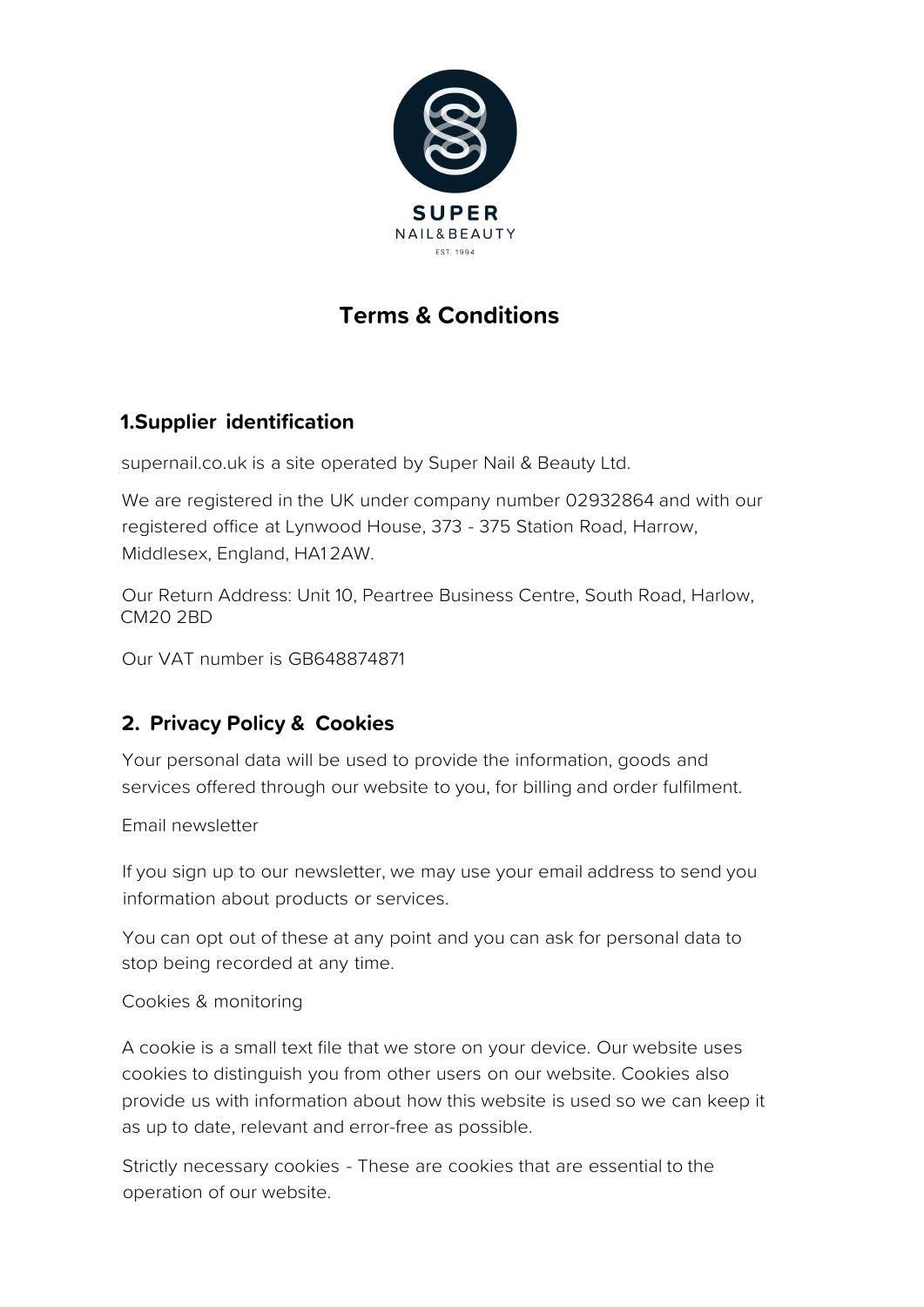Analytical/performance cookie - These cookies allow us to recognize and count the number of visitors to our website.

Functionality cookies - These cookies are used to recognize you when you return to our website.

Targeting Cookies - These cookies record your visit to our website, the pages you have visited and the links you have followed.

We may monitor traffic to our site and collect the following information

The IP address of your computer.

The referring website from which you have got to our website from. The reasons for this are:

To make ongoing improvements to our website based on this data. To see our most popular sources of business.

Disclosure of personal data.

We may disclose your personal data:

To other companies within our group. If we sell our business.

To agents and service providers.

In cases where we are required by law to pass on information or if we believe action is necessary for fraud, cybercrime or to protect the website, rights, personal safety of person/s.

We may also disclose aggregate statistics about visitors to our website (customers and sales) in order to describe our services to prospective partners (advertisers, sponsors) and other reputable third parties and for other lawful purposes, but these statistics will include no personally identifiable information.

If you are concerned about your data, you have the right, subject to the payment of a small fee to request access to personal data which may hold or process about you.

### **3. Placing an order**

When you place an order, you should receive an acknowledgement e-mail confirming receipt of your order.

Your card will be debited on placing the order.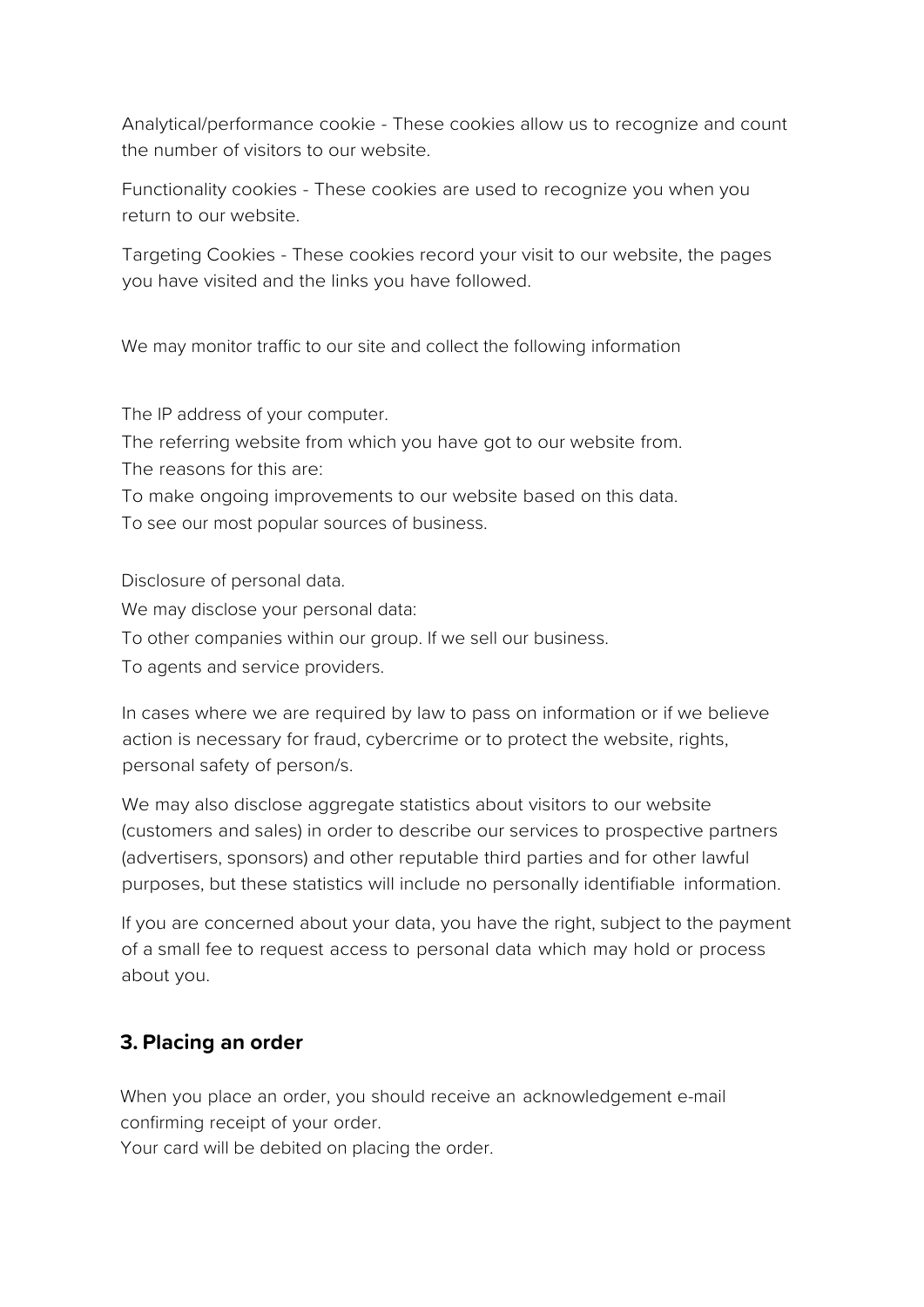### **4. Right to cancel**

All customers have the right to cancel their orders under the the Distance Selling Regulations which gives consumers extra protection when buying online. Specific legislation here that applies is regulation of The Distance Selling Regulations.

You have the right to cancel the purchase of a good without having to give a reason at any time within the "cooling off period" of seven working days, beginning on the day after you receive the goods.

If you are in possession of the goods you are under the duty to retain them and take reasonable care of them. You must send the goods back to us to our return address at your own cost (unless we delivered the item to you in error or the item is damaged or defective) as soon as possible once you have canceled the contract.

We reserve the right to make a charge not exceeding our direct costs of recovering the goods

if you do not return the goods or return them at our expense.

Once you have notified us that you wish to cancel the contract, any sum debited to us will be refunded to you as soon as possible and in any event within 30 days of your cancellation.

You will not have any right to cancel a purchase for the supply of any of the following goods:

for the supply of goods, the price of which is dependent on fluctuations in the financial market which cannot be controlled by the retailer.

for the supply of goods made to your specifications or clearly personalized or which by reason of their nature cannot be returned or are liable to deteriorate or expire rapidly.

## **5.Notices**

All notices you send us must be sent to the contact details on this site www.supernail.co.uk We may give notice to you at either the email or postal address you provide to us when making a purchase. (Notice will be deemed received and properly served 24 hours after an email is sent or three days after the date of posting of any letter.) In providing the service of any notice, it will be sufficient to prove, in the case of a letter, that the letter was properly addressed, stamped and placed in the post and, in the case of an email that the email was sent to the specified email address of the addressees.